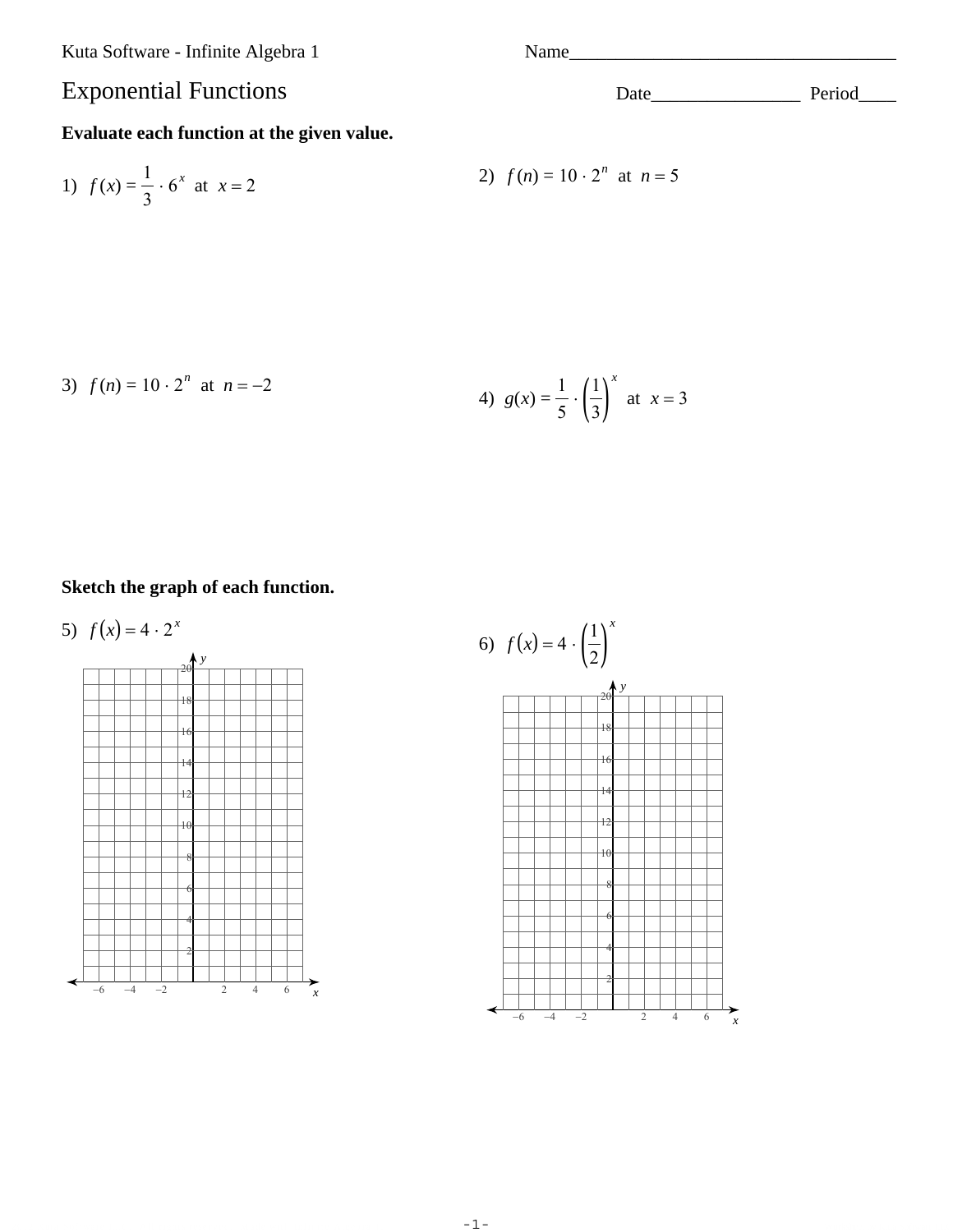7) 
$$
f(x) = \frac{1}{2} \cdot 3^x
$$







# Write an equation for each graph.



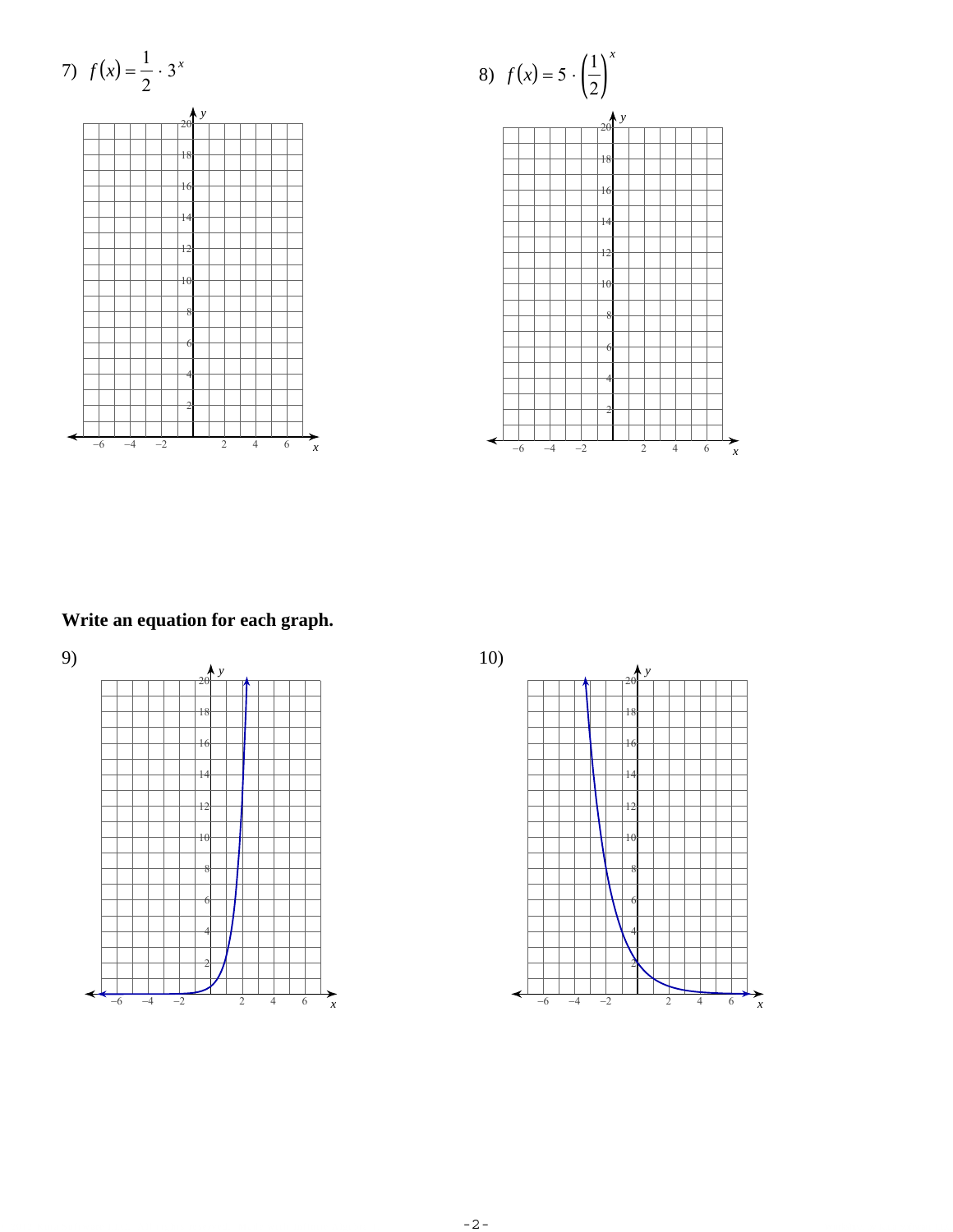Kuta Software - Infinite Algebra 1

# **Exponential Functions**

### Evaluate each function at the given value.

1) 
$$
f(x) = \frac{1}{3} \cdot 6^x
$$
 at  $x = 2$   
12  
2)  $f(n) = 10 \cdot 2^n$  at  $n = 5$   
320

3) 
$$
f(n) = 10 \cdot 2^n
$$
 at  $n = -2$   
\n $\frac{5}{2}$   
\n4)  $g(x) = \frac{1}{5} \cdot \left(\frac{1}{3}\right)^x$  at  $x = 3$   
\n $\frac{1}{135}$ 

## Sketch the graph of each function.

5) 
$$
f(x) = 4 \cdot 2^{x}
$$
  
\n  
\n $\begin{array}{r}18 \\
16 \\
14 \\
22 \\
6\n\end{array}$   
\n6  
\n6  
\n7  
\n9  
\n10  
\n8  
\n6  
\n14  
\n12  
\n2  
\n2  
\n4  
\n6  
\n7  
\n8  
\n9  
\n10  
\n12  
\n2  
\n4  
\n6  
\n7  
\n8  
\n9  
\n10  
\n11  
\n12  
\n2  
\n2  
\n4  
\n6  
\n7  
\n8  
\n9  
\n10  
\n11  
\n12  
\n13  
\n14  
\n15  
\n16  
\n18  
\n19  
\n10  
\n11  
\n12  
\n13  
\n14  
\n15  
\n16  
\n18  
\n19  
\n10  
\n11  
\n12  
\n13  
\n14  
\n15  
\n16  
\n18  
\n19  
\n10  
\n11  
\n12  
\n13  
\n14  
\n15  
\n16  
\n18  
\n19  
\n10  
\n11  
\n12  
\n13  
\n14  
\n15  
\n16  
\n18  
\n19  
\n10  
\n11  
\n12  
\n13  
\n14  
\n15  
\n16  
\n18  
\n19  
\n10  
\n11  
\n12  
\n13  
\n14  
\n15  
\n16  
\n18  
\n19  
\n10  
\n11  
\n12  
\n13  
\n14  
\n15  
\n16  
\n18  
\n19  
\n10  
\n11  
\n12  
\n13  
\n14  
\n15  
\n16  
\n18  
\n19  
\n10  
\n11  
\n12  
\n13  
\n14  
\n15  
\n16  
\n17  
\n18  
\n19  
\n10  
\n11  
\n12  
\n13  
\n14  
\n15  
\n16  
\n18  
\n19  
\n10  
\n11  
\n12  
\n13  
\n14  
\n15  
\n16  
\n18  
\n19  
\n10  
\n11  
\n12  
\n13

#